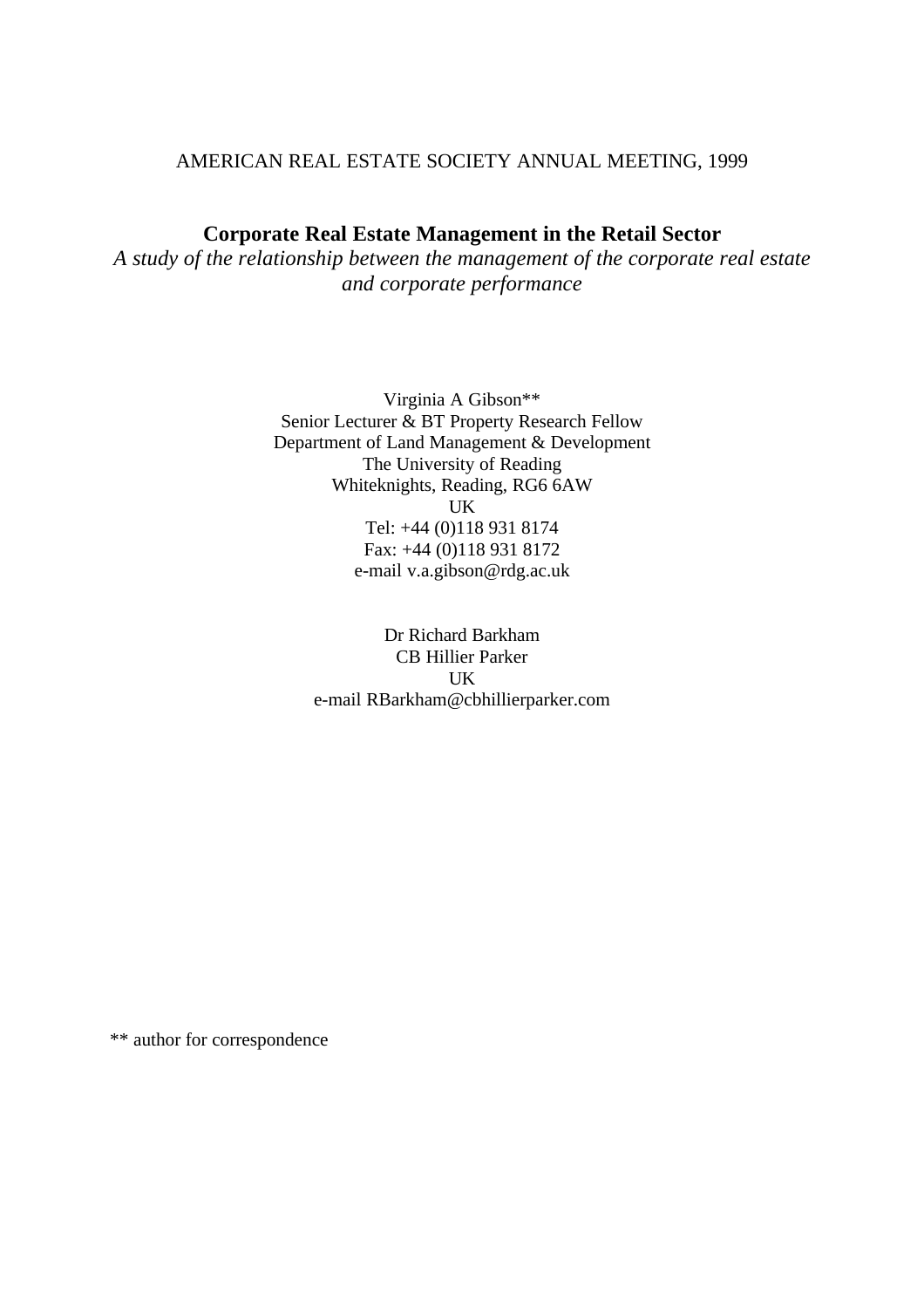# **Corporate Real Estate Management in the Retail Sector**

# **Abstract**

*Retail organisations have often been cited as being at the forefront of corporate real estate management. This research found that the retail sector can be characterised by diversity both in terms of the degree to which organisations are vertically integrated and in terms of the range of modes of retailing they engage in. This in turn led to highly diverse real estate portfolios. Given this diversity it may be surprising that the over riding strategy which the vast majority of sample firms adopted was focused on supporting the core retail activity. However the way in which they implement this strategy, again reflected the diversity in the sector. In terms of the future, the senior real estate managers were focusing on the medium term particularly looking at the way change would impact their functional strategy. This study provides a snap-shot of current practice and contributes to the debate however it also recognised that there is a need to answer the more fundamental questions.*

*Keywords*: *Corporate Real Estate Management, Retail, Performance Measurement*

## **Introduction**

During the last 10 to 15 years, corporate occupiers of all types have started to examine their real estate needs in a more systematic manner in order to gain greater value from the space they occupy and, in some cases, own. There have been a number of studies in the US and the UK which have examined the management of occupational real estate. (See Veale 1987, Joroff *et al.* 1993, Avis *et al.* 1989, DTC 1992, Avis and Gibson 1995, Hillier Parker 1994) These have been broad reviews covering a variety of aspects from corporate real estate strategies to information systems with the aim of documenting the current state of corporate real estate management practice. They have also tended to cover a wide range of sectors but there has been little attempt to focus on any particular sector in depth often because of the lack of data available.

Although the retail sector has not been investigated in any depth, it is often cited as being at the leading edge (Avis et al 1989, Avis et al 1993, Weatherhead 1997). The reasons given for this relate to the significance of property to the core business and therefore the greater understanding at all levels of the organisation of the contribution of real estate to performance. Given the substantial literature on store location (See for example Jones and Simmons 1990) it is not surprising that this view has been taken.

Additionally, a number of UK based retail organisations have taken a high profile approach to the management of their operational property portfolios. The establishment of property subsidiaries by major retail organisations has been widely reported. Included in this group are the establishment of Chartwell Land by the Kingfisher Group, Barclays Property Holdings by Barclays Bank and Boots Properties by Boots. The structure and remit of each of these groups has varied but the effectiveness has never been investigated. Other retailers have chosen different approaches which have been less well-documented.<sup>1</sup>.

All of the work to date has been historical, that is examining what has happened or what is currently happening. A few studies briefly looked to the future (Gibson 1995b) investigating what the key issues were which would change their approach to the management of corporate real estate but these were highly generalised in order to be appropriate for a wide range of sectors. However, the retail sector has some particular challenges when looking to the future.(Roulac 1994) The impact of technology on shopping trends, changing consumer preferences, government intervention in planning and transport all could have a significant impact on the nature and scope of the property portfolio required by retailers.

<sup>&</sup>lt;sup>1</sup> See Weatherhead (1997) for a case study of Marks and Spencer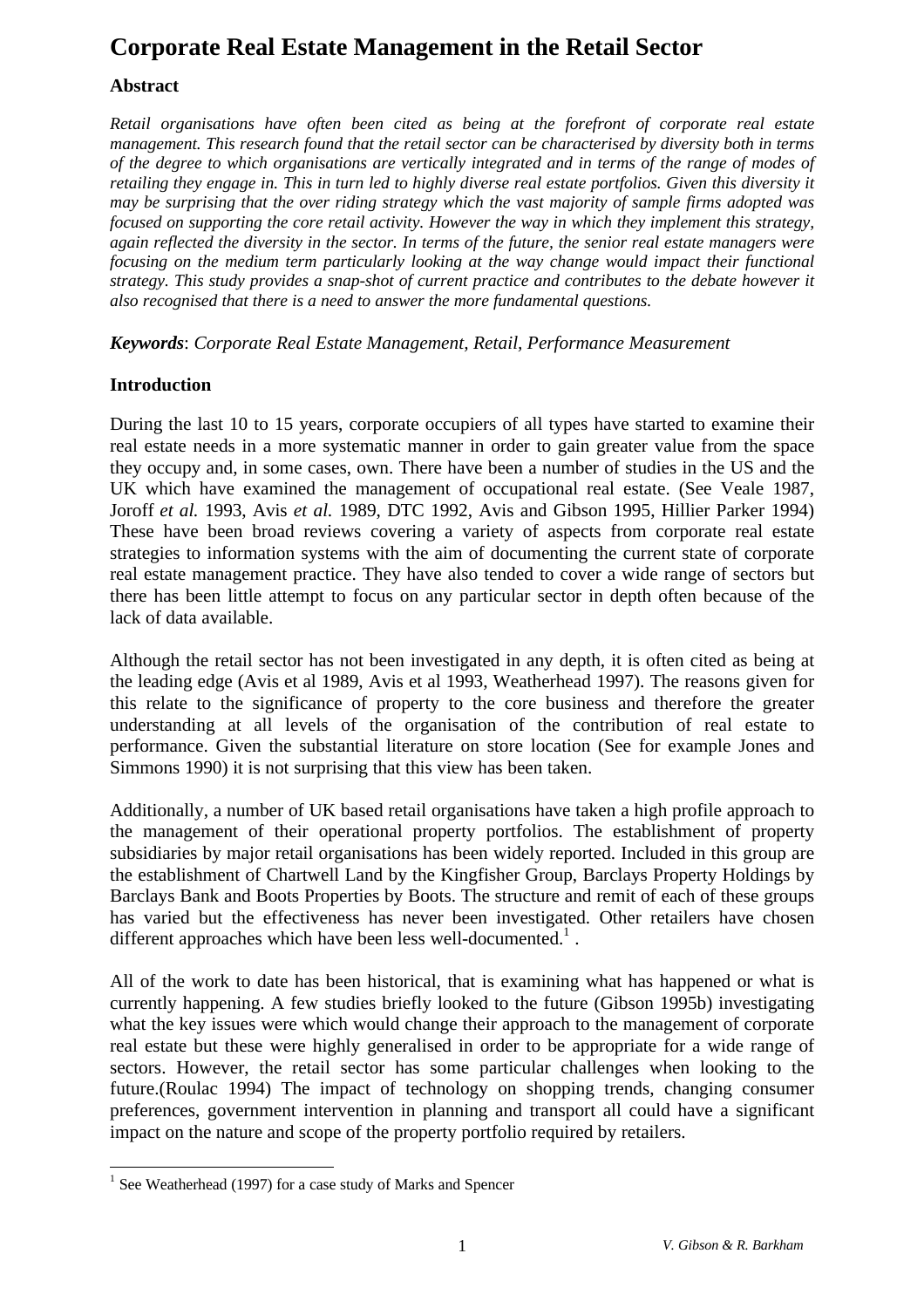In addition to formulating an organisational strategy and structure that is capable of responding to the likely changes in consumption and distribution, retailers are faced with the broader strategic choice as to whether to make real estate investment decisions purely in response to the current and future needs of the core business or to diversify into real estate investment and development as an activity in its own right (Nourse and Roulac, 1993). Theoretically an organisation should pursue any activity in which it can generate positive net present value for shareholders. Firms in the retail sector, it might be hypothesised, are more likely than most to have opportunities for creating shareholder value within their portfolio of property assets. Such opportunities might include the exercise of valuable development options, the exploitation of market information generated in retail operations and the utilisation well developed property expertise where it exists.

Against the imperative to generate net present value from property activities, where it is possible so to do, are a range of factors that could ultimately prove deleterious to shareholder interests. These factors include conflicts of interest between retail and property activity that are costly and time consuming to resolve, negative reaction by external parties to pure property activity (shareholders, opinion formers, analysts etc.), and an actual lack of genuine property investment expertise. That the balance between the costs and benefits of strategic diversification into pure property activity by retailers is not absolutely clear is a possible explanation of the large variation in property strategy and structure within the sector.

This paper will report on a research undertaken during the summer of 1998. The aim of that project was to establish the current range of objectives, strategies and structures adopted by listed retail companies with respect to their real estate assets and forecast how and why these might change over the next five to ten years. In total 27 major UK based retailers participated in the survey.

The paper will review findings under three of the core areas of investigation namely:

- *1. how retailers currently seek to manage their real estate assets and the place of the real estate function within the organisation;*
- *2. the key changes in the business environment over the next five to ten years that will have an impact on retail organisations and their impact on the current property portfolios of retailers; and*
- *3. the likely changes in the retailers' real estate strategies that will result from changes in the business environment.*

The following section of the paper will outline the characteristics of the organisations participating in the research. This is felt to be particularly important as one of the contentions is that retailers form a very heterogeneous group which in turn will create a diversity of real estate strategies.

The next two sections will examine the current corporate real estate strategies adopted by these organisations and aspects of practice followed by an analysis of the key changes in retailing and the likely management response.

The final section will draw together the conclusions and make recommendations for future research.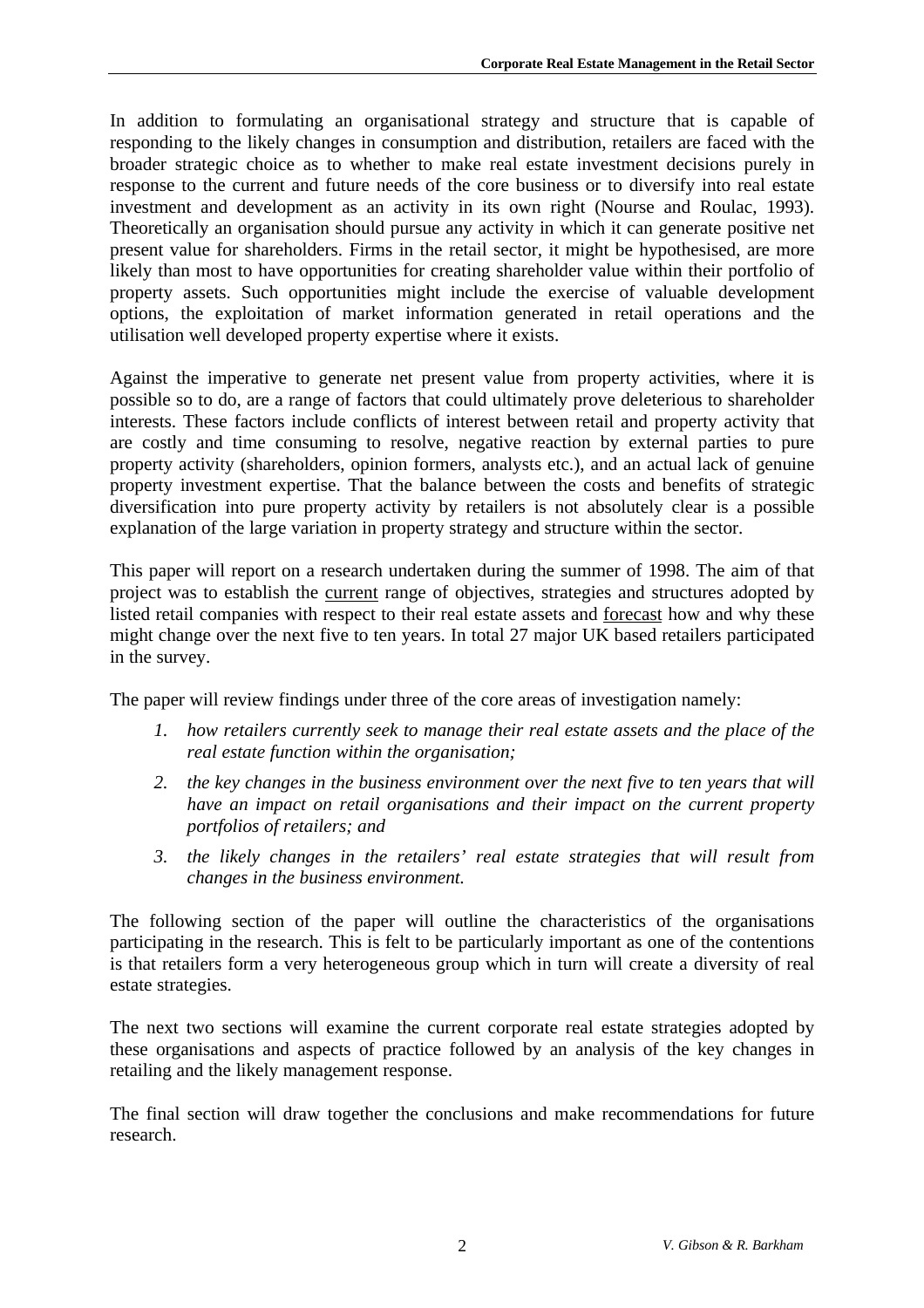# **Methodology and Profile of Respondents**

The sample of companies in the study should not be regarded as representative of the retail sector in general. As mentioned in the introduction, the retail sector is complex in structure and heterogeneous. A truly representative survey would require a significantly increased sample size and a fully specified sampling frame which could be stratified into relevant subgroups. One of the aims of this study was to establish a framework for further research. Therefore, given the exploratory nature of this research, the sample was derived on the basis of three criteria: size, performance and known interest in developing innovative property solutions. We contacted approximately 60 firms drawn from the 'Top 100' (by market capitalisation) list of retailers and, of these, 27 provided information, representing a survey response rate of 45%.

The data for this study were generated by an in-depth telephone questionnaire survey. The survey took place during April and May of 1998.<sup>2</sup>. The nature of the majority of interviews places the study somewhere between a series of case studies and a full-scale survey. The material collected provides an insight into the way in which retailers manage their property assets and provides a basis for future research. However, ultimately, the sample size is perhaps too small to draw general conclusions about the retail sector as a whole. Hence, the research is best thought of as a scoping study that is intended to raise questions relating both to research in the retail sector and the future of corporate real estate research in general.

# *Diversity of respondents*

There are many ways in which the diversity of retail organisations could be examined. We wanted to explore aspects of diversity which would have the most significant impact on the real estate portfolio required to support the business. We selected the degree of vertical integration and the range of modes of retailing each organisation pursued.

Although most of the companies in the survey were well known, it is never clear which of the activities from manufacturing to sales each organisation chooses to undertake in-house and which are bought in or out-sourced. Retail organisations are vertically integrated to varying degrees. For instance their involvement may span the entire value chain from manufacturing to after-sales-service or concentrate on only a proportion of these activities. In order to ascertain their overall scope of activity we asked the organisations to provide a breakdown of the types of activities they were engaged in upstream and downstream from the core retail activity. Figure 1 shows the extent to which four broad categories of operation were undertaken in-house.

## **Figure 1: Degree of Vertical Integration by Organisations**

| <b>Manufacturing</b>           | <b>Distribution</b>          | <b>Retailing</b>                 | <b>After Sales Service</b> |                     |
|--------------------------------|------------------------------|----------------------------------|----------------------------|---------------------|
| 11% of the sample              | 41% of the sample            | 100% of the sample               |                            | 26% of the sample   |
| undertook at least<br>$75%$ of | undertook at least<br>75% of | undertook at least<br>75% of the | 75% of the                 | undertook at least  |
| manufacturing                  | distribution                 | retailing                        |                            | after sales service |
| in-house                       | in-house                     | in house                         | in-house                   |                     |

<sup>&</sup>lt;sup>2</sup> A copy of the questionnaire used can be obtained from the authors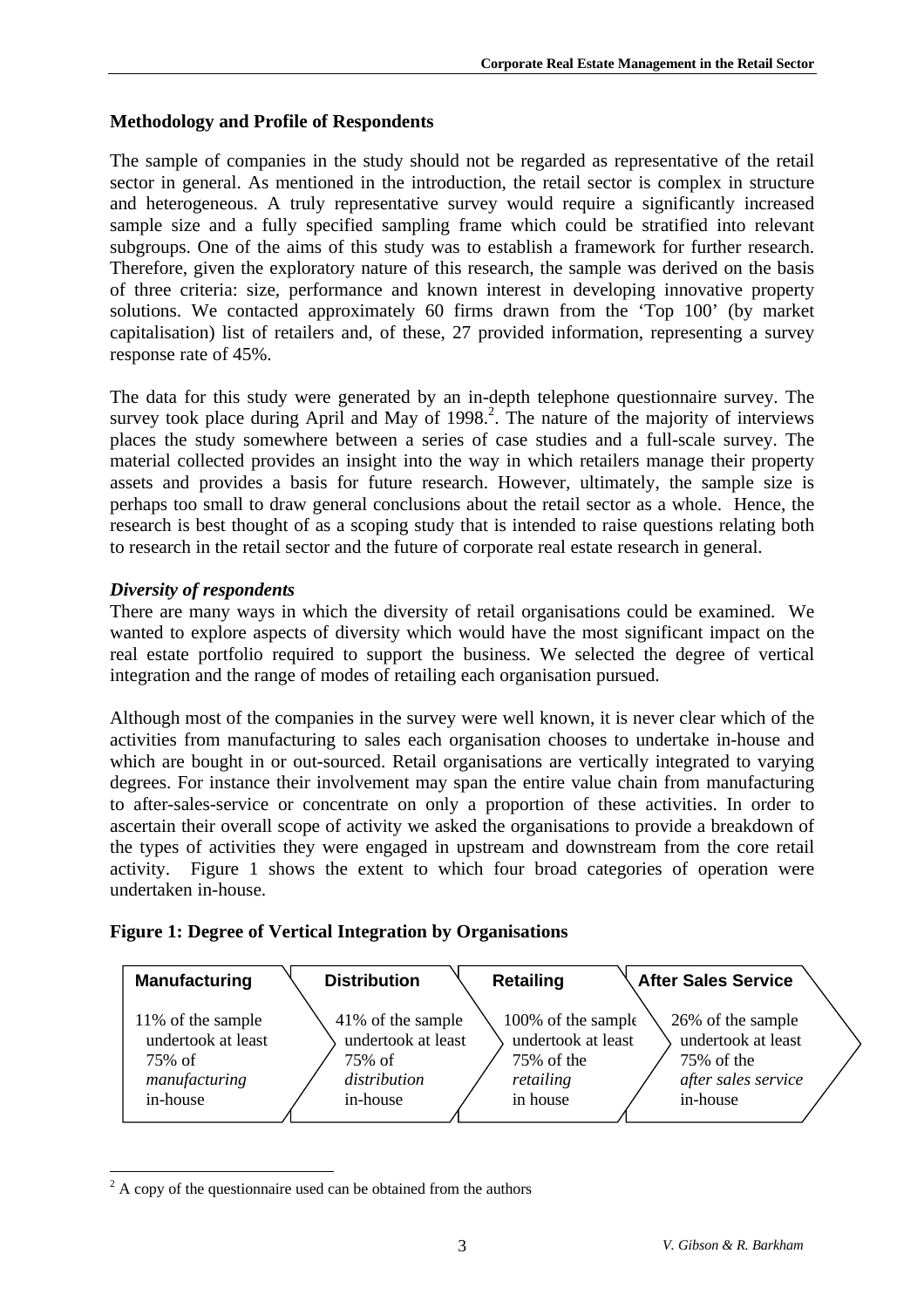Not surprisingly, all of the companies in the study undertake retailing in-house. However in terms of warehousing the sample is split, only 41% of the sample were approaching selfsufficiency while 37% had none at all. The vast majority of companies had no in-house manufacturing activity and only a quarter appeared to undertake their after-sales-service inhouse. The point to be made is that the companies in the sample are very diverse in their approach to delivering goods and services to the consumer, undoubtedly reflecting the sector as a whole. This will also mean that the associated corporate property portfolio will have varying degrees of scope and complexity ultimately resulting in different pressures and challenges in terms of real estate management.

However, retailing itself is a very diverse activity and can encompass different modes of sale from mail order to electronic commerce. We therefore examined the modes of retailing and balance of income from these sources in greater depth. Again we see (Figure 2) a wide variety of strategies related to retail delivery pursued within the sample although only a minority were involved in telesales and virtual shopping. In terms of the relative income earned from each of these activities, only a very small proportion of respondents were able to break down their turnover according to the categories provided. Given that we were interviewing the head of corporate real estate this may not be surprising. Nevertheless, it is worth noting that these senior property managers do not appear to have basic management information related to the retail activities to hand which may impede their ability to manage the assets proactively. This will be considered later.





These two aspects of diversity are likely to lead to very different real estate requirements for each of the organisations. For instance organisations which are highly vertically integrated and involved in a number of modes of retailing are likely to have very diverse portfolios from manufacturing sites and distribution centres to retail units in various locations and call centres. We asked the survey respondents to provide some information on their company's property portfolios. Most managers were unable to quantify the extent of their total property holdings by square footage or capital value. In general, however, managers were more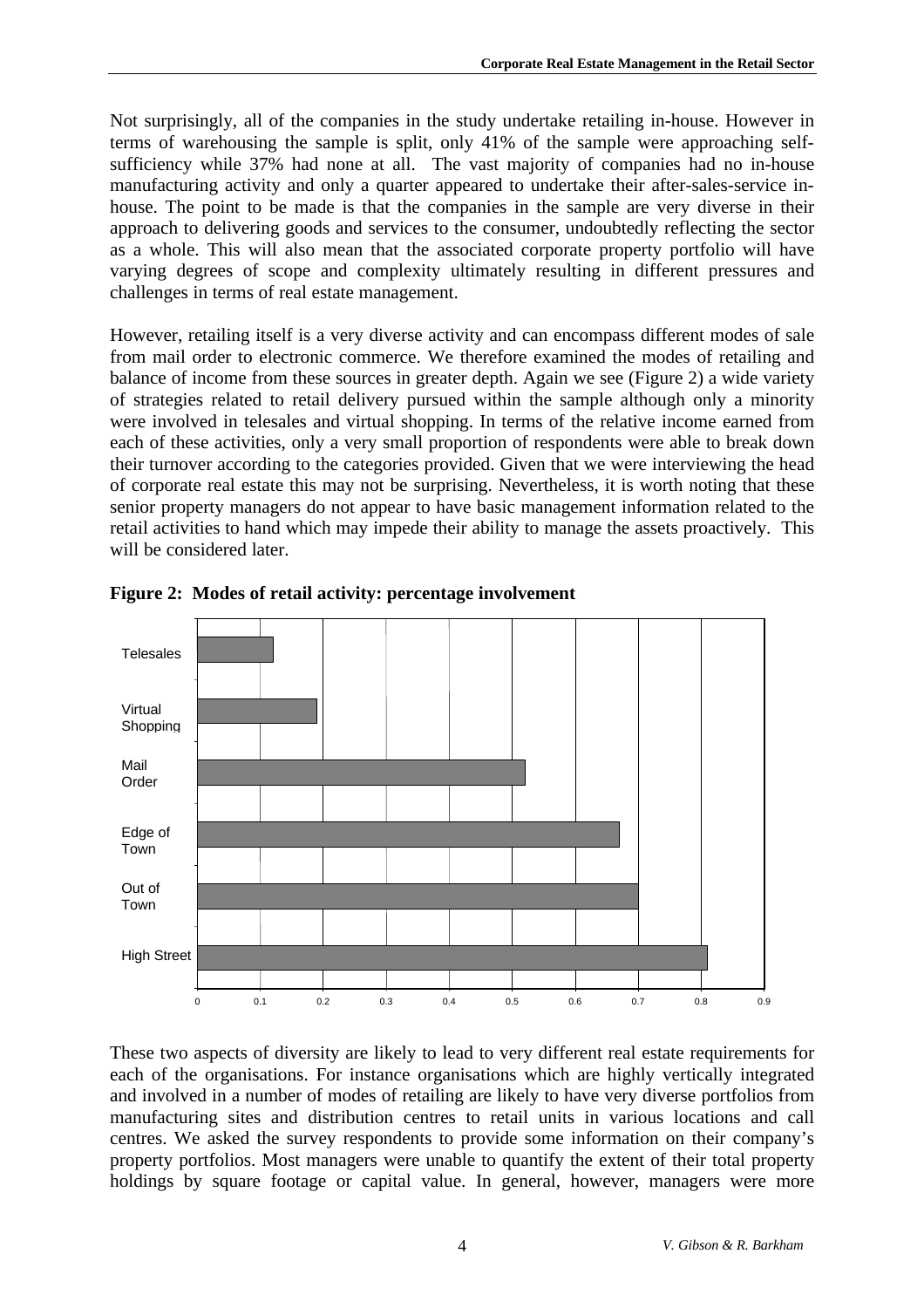familiar with the dimensions of the retail portfolio. When managers were asked to provide information on the current market value of their holdings approximately 70% were not prepared to divulge the information. In approximately 30% of cases this was due to commercial secrecy and in the other cases it was due to not having information to hand. So apart from drawing the conclusion that current market value seems to be a relatively unimportant variable to a substantial minority of property managers it is not possible to provide an analysis of the data on current market value. The focus of information on the retail property many not be surprising as this is both most closely linked to the perceived "core" business and is likely to be the highest value real estate in the portfolio.

As well as managing the operational real estate, a third of the organisations indicated that they owned investment property. This indicates that while the property activities of the majority of firms are focused on the retail mission, there is a sizeable minority that engage in property investment as a business activity in its own right. However, some care is required in the interpretation of this statistic. A number of respondents referred to the fact that *some* of their investment property was residential space above retail units, not all of which, due to security and management issues, is let and much of which is unavoidable when purchasing a high street retail location.

Over half the respondents with property held as investment were unable to give any size details making data given by those who did respond difficult to interpret. The same was true of the current market value information. Even more surprising is that fact that the majority of respondents with investment property were unable to say what proportion of this portfolio was in retail. Those that did respond indicated that the proportion held as retail varied from a very low proportion to a very high one. It would be most unwise however to interpret this lack of ability to produce basic portfolio information as management inefficiency. However, it may indicate that property managers, even those looking after investment property, are more concerned with servicing the needs of the retail function than being purely property focused, especially given that some of these so called "investment properties" (i.e. flats) may have been acquired by chance.

In conclusion, the data gathered from the sample of retailer organisations provides evidence of the highly heterogeneous nature of this group in terms of the range of activities they pursue and, apparently, in the way in which they own and utilise their real estate resources. This has implications for the way in which corporate real estate research should be undertaken and raises questions about the appropriateness of business sector studies. This issue will be considered further in the conclusion. The following section will examine the corporate real estate strategy and structure of the participation organisations.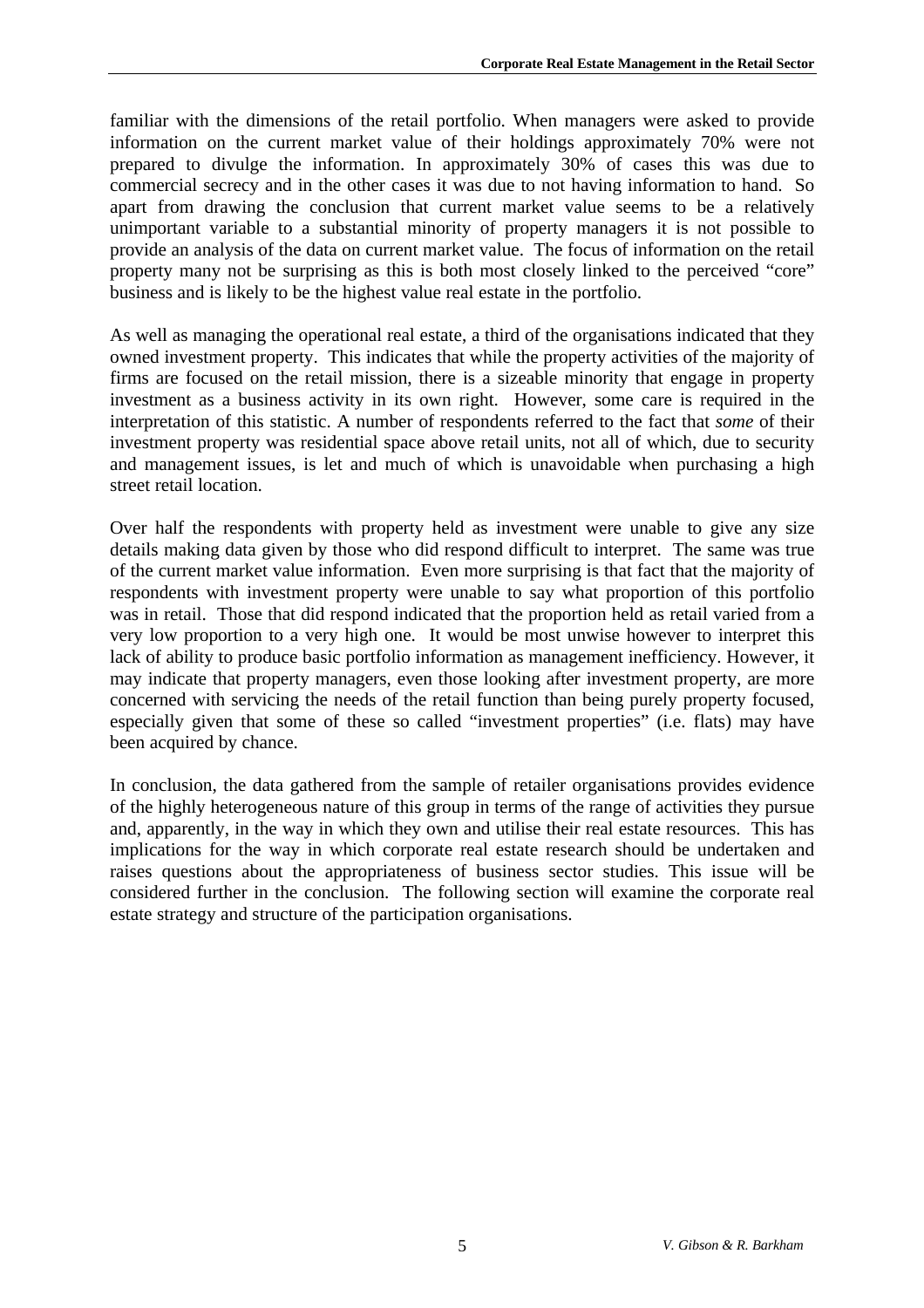## **Current Real Estate Strategy & Practice**

If structure follows strategy, it is necessary to first examine the real estate strategy being adopted and then how the organisation arranges and undertakes the required real estate activities. In order to capture the strategic intent, we asked the respondents to provide us with their real estate department's "mission statement" if one existed or to encapsulate what they felt it might be. These comments have been reproduced in Figure 3.

## *Strategy*

The comments in the box have been divided into four categories in a two by two table. The first dimension is the degree to which the strategy seems to focus on *cost minimisation* or *added value*. These are represented by the columns. The second dimension focuses on whether the strategy has a *property* or a *business (retail)* orientation. These are represented by the rows. Although the data have not been subject to rigorous analysis, the review of comments strongly suggests that the majority of companies manage their assets with a view focusing the retail business by adding value or minimising costs. Put more simply the real estate team serves the needs of the retailers first.

In recent years there has been some tendency for retailers and non-retailers to imbue their property units (however structured) with the mission of creating returns through pure property activity namely: investment, trading and development. In the case of our sample, approximately one third hold investment property and therefore may be seen to have, at least partially, this remit.

Although there is little documented evidence on this subject, anecdotal reports suggest that the pursuit of pure property objectives by organisations whose core business is non-property may lead to internal conflict. In the sample of firms within this study there appears to be little evidence of the pursuit of pure property objectives and some indication of the problems this may cause. For instance, one respondent mentioned that his organisation had: 'once operated in this way but this caused some bad feelings within the company'. They have since changed their way of operating as a result. Similarly, another respondent said that: 'his firm had thought about going down this route but decided against such a move because of the danger of intra-company conflict'. Generally, the majority of organisations seem to be committed to providing a platform for the success of the retail operations. In fact, the commitment to supporting retailing activity is one of the strongest factors uniting the group. This said there are a number of organisations that seem to take broader property objectives into account although these are always in conjunction with retail objectives.

In relation to another dimension of strategy, one of the key findings of corporate property research in recent years is that property groups follow trends in core areas rather than anticipating changing property requirements and seeking to meet these requirements ahead of time. Figure 4 provides a subjective indication of how quickly property organisations react to change based on the judgement made by the research team on information given during the interview. Issues such as *who initiates change*, *what information is available on the business and the property* and *what measures of performance are used* were taken into account when forming this assessment. According to our subjective estimate, 70% of companies in the sample are reactive or neutral. The term reactive is not used pejoratively. Figure 4 is presented to reinforce the point made above that the property function in the sample companies acts principally as a support to the retailers and therefore are driven by the changing business and corporate strategy of the organisation.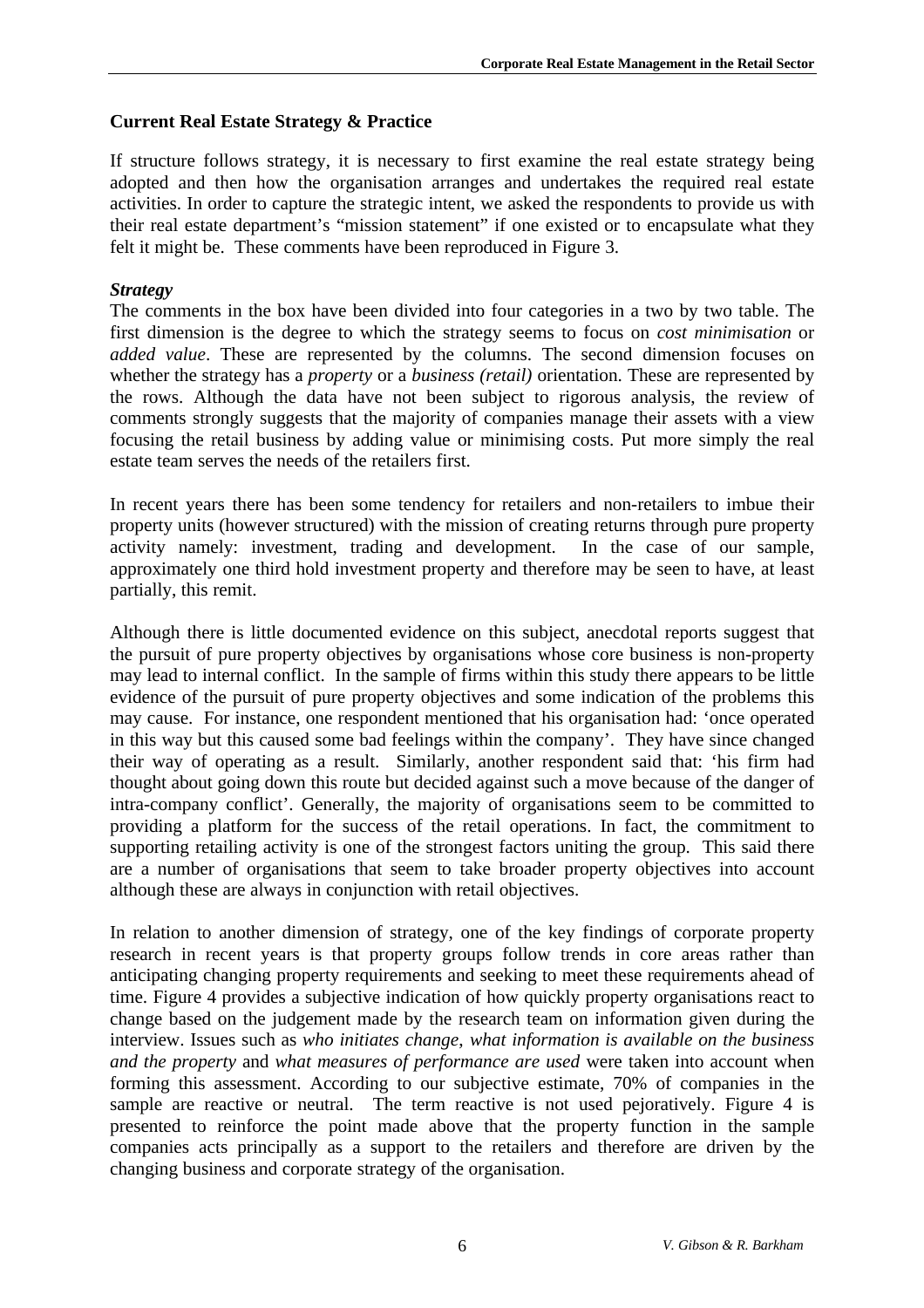# **Figure 3: The Strategy of Retail Property Management.**

| <b>Minimise Cost</b>        |                                                                                                                                                                                                                                                                                                                                                                                                                                                                                                                                                                                                                                                                                                                                                                                                      | <b>Added Value</b>                                                                                                                                                                                                                                                                                                                                                                                                                                                                                                                                                                                                                                                                                                                                                                                                                                                                                                                                                                                                        |  |  |
|-----------------------------|------------------------------------------------------------------------------------------------------------------------------------------------------------------------------------------------------------------------------------------------------------------------------------------------------------------------------------------------------------------------------------------------------------------------------------------------------------------------------------------------------------------------------------------------------------------------------------------------------------------------------------------------------------------------------------------------------------------------------------------------------------------------------------------------------|---------------------------------------------------------------------------------------------------------------------------------------------------------------------------------------------------------------------------------------------------------------------------------------------------------------------------------------------------------------------------------------------------------------------------------------------------------------------------------------------------------------------------------------------------------------------------------------------------------------------------------------------------------------------------------------------------------------------------------------------------------------------------------------------------------------------------------------------------------------------------------------------------------------------------------------------------------------------------------------------------------------------------|--|--|
| Orientation<br>Property     | To ensure that property assets held for operational purposes are<br>on the most appropriate tenure and terms. To dispose of<br>properties not required for operational purposes.<br>Minimise rents, ensure leases give flexibility. Spend as little as<br>possible on propertythis is difficult to achieve.<br>• Aim to minimise occupation costs, maximise rental income and<br>in doing so optimise asset value.<br>• Aim to be as cost effective and cheap as possible with as little<br>involvement from senior management staff. With a major thrust<br>to open new stores.                                                                                                                                                                                                                     | Aim to ensure that we achieve best rents at review, maximise<br>$\bullet$<br>income and carryout responsibilities in accordance with<br>leases. Ensure that we get what we are entitled to.<br>Development sidemake maximum development profit; Asset<br>$\bullet$<br>sidemaximise return and enhance capital; Services<br>sideright shops at the right place at the right time.<br>Effectively manage the property estate to provide a cost<br>$\bullet$<br>effective and efficient service.<br>Aim is proactive asset management<br>$\bullet$                                                                                                                                                                                                                                                                                                                                                                                                                                                                           |  |  |
| Orientation<br>usiness<br>⋒ | Keep overheads to a minimum in property management terms.<br>Potentialise the use of property, maximise the use to provide the<br>best function for retail.<br>To maximise the advantage of each location and reduce costs<br>and the right square footage and right location for each town.<br>• Aim to minimise expenditure and maximise income. To provide<br>convenient and operational shops.<br>Investment portfolio is usually acquired with a retail unit i.e. flats<br>above shops. If you are a retail organisation then investment<br>property is not a primary concern.<br>Increase the quality of the fleet, by looking for bigger and better<br>retail units and getting rid of the dross<br>• Aim to be lean and mean!<br>• Aim to maximise asset value, minimise occupational costs. | Main role of the property group is to aid company expansion.<br>Aim to maximise the return to the business and to manage<br>from a retail perspective.<br>Aim to be active in the management of property to maximise<br>the benefit for the retail function<br>Aim to maintain high standards as a retailer with a customer<br>$\bullet$<br>focused property management and maintenance side.<br>We are customer driven, our aim is to find new properties to<br>$\bullet$<br>benefit our customers and the stores. (customers are both<br>customers and the retailers)<br>Manage it proactively and efficiently for the retail function and<br>$\bullet$<br>at the same time aim to create value where we can.<br>Focus on Customers (operations and retailers).<br>$\bullet$<br>Provide the best possible service to the client<br>$\bullet$<br>Aim to make sure the property suits the needs of our retailers<br>and therefore customers and by doing so add value to the<br>business (from the property perspective). |  |  |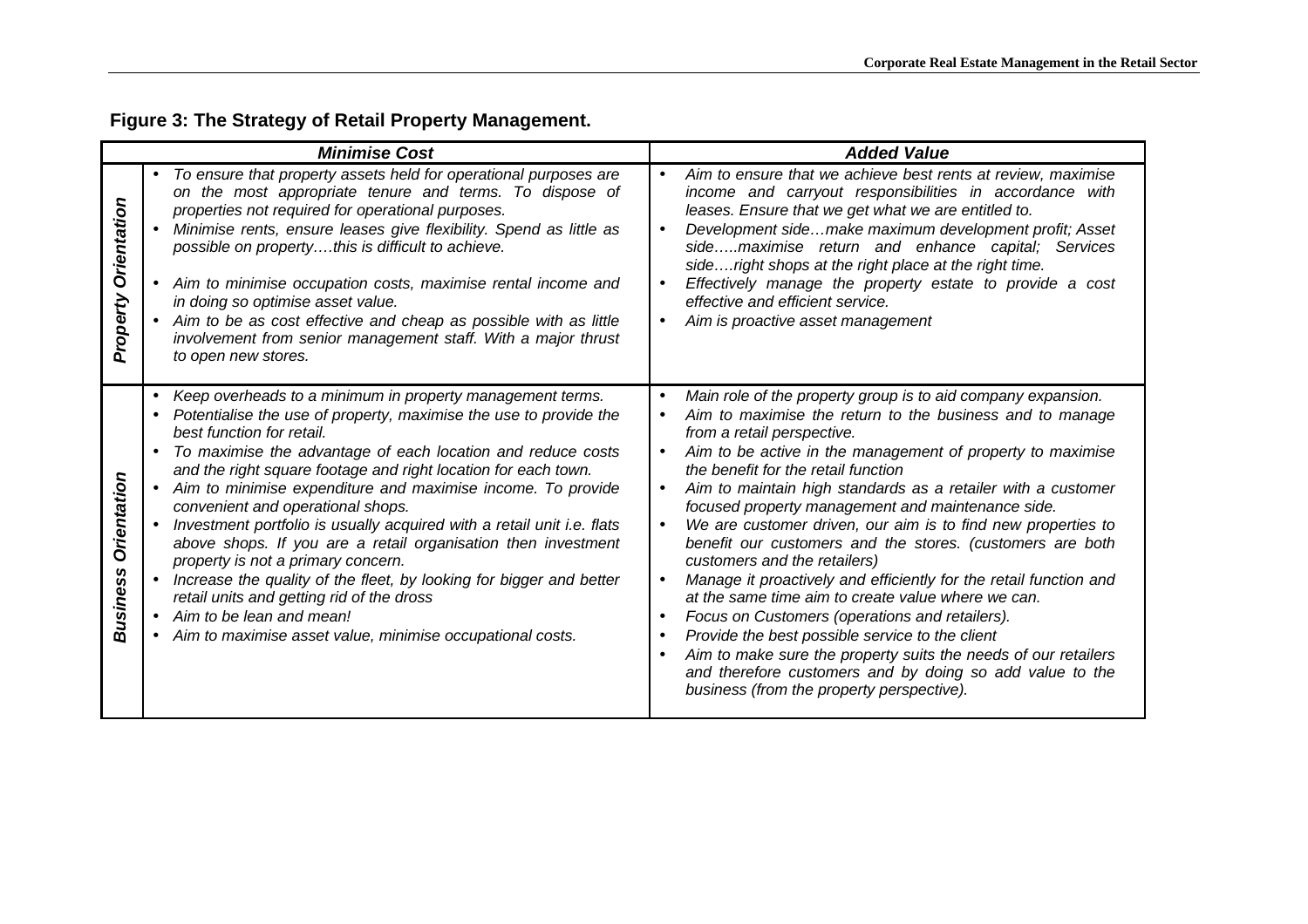

# **Figure 4: Proportion of sample with property function as reactive, neutral or proactive**

# *Structure*

Examining the structure adopted for the management of the real estate, we asked companies involved in the survey whether property was a) managed centrally, b) managed by a dedicated subsidiary or c) managed by separate teams within each retailer. Ninety seven percent<sup>3</sup> of respondents stated that property management was carried out centrally as a headquarters based function. Undoubtedly this reflects the key strategic role of property within the retail organisation and perhaps more importantly the strong relationship between property strategy and financing.

Exploring this further, the role of the real estate function within retail was examined. Figure 5 gives the responses to the question: what is the main role of the central property function. It can be seen that, whatever else the central group undertakes, they see their main role as one of information provision as well as serving the needs of the retailers. In many cases, specific property activities can be subcontracted but most retailer organisations see it as important to have a group within the firm that provides an independent view of the market and manages the activities of outside contractors. This function is increasingly being called the "intelligent" or "informed" client.

# **Figure 5: Main role of the property function**

| <b>Description of Main Role</b>                                                                                                                                                                                                                                  | <b>Percent</b> |  |
|------------------------------------------------------------------------------------------------------------------------------------------------------------------------------------------------------------------------------------------------------------------|----------------|--|
| Provide property advice to retailers                                                                                                                                                                                                                             | 41 %           |  |
| Provide advice and or manage consultants who                                                                                                                                                                                                                     | 22             |  |
| undertake property related work                                                                                                                                                                                                                                  |                |  |
| All or some of a range of activities *                                                                                                                                                                                                                           | 30             |  |
| Other                                                                                                                                                                                                                                                            |                |  |
| * Provide advice to retailers, manage consultants, ensure retailers aware of market rents,<br>property overview (ensure that other property groups are fulfilling their function),<br>property investment (ensure that freehold is achieving appropriate return) |                |  |

<sup>&</sup>lt;sup>3</sup> This statistic should be treated with some care since there is a difference between a group HQ and a divisional HQ. We believe that in three cases (11%) respondents were referring to divisional, not group, HQ. Given the size and diversity of some of the retail groups in could be contended that a Divisional HQ in a large diversified group is equivalent to a Group HQ in a single sector retailer.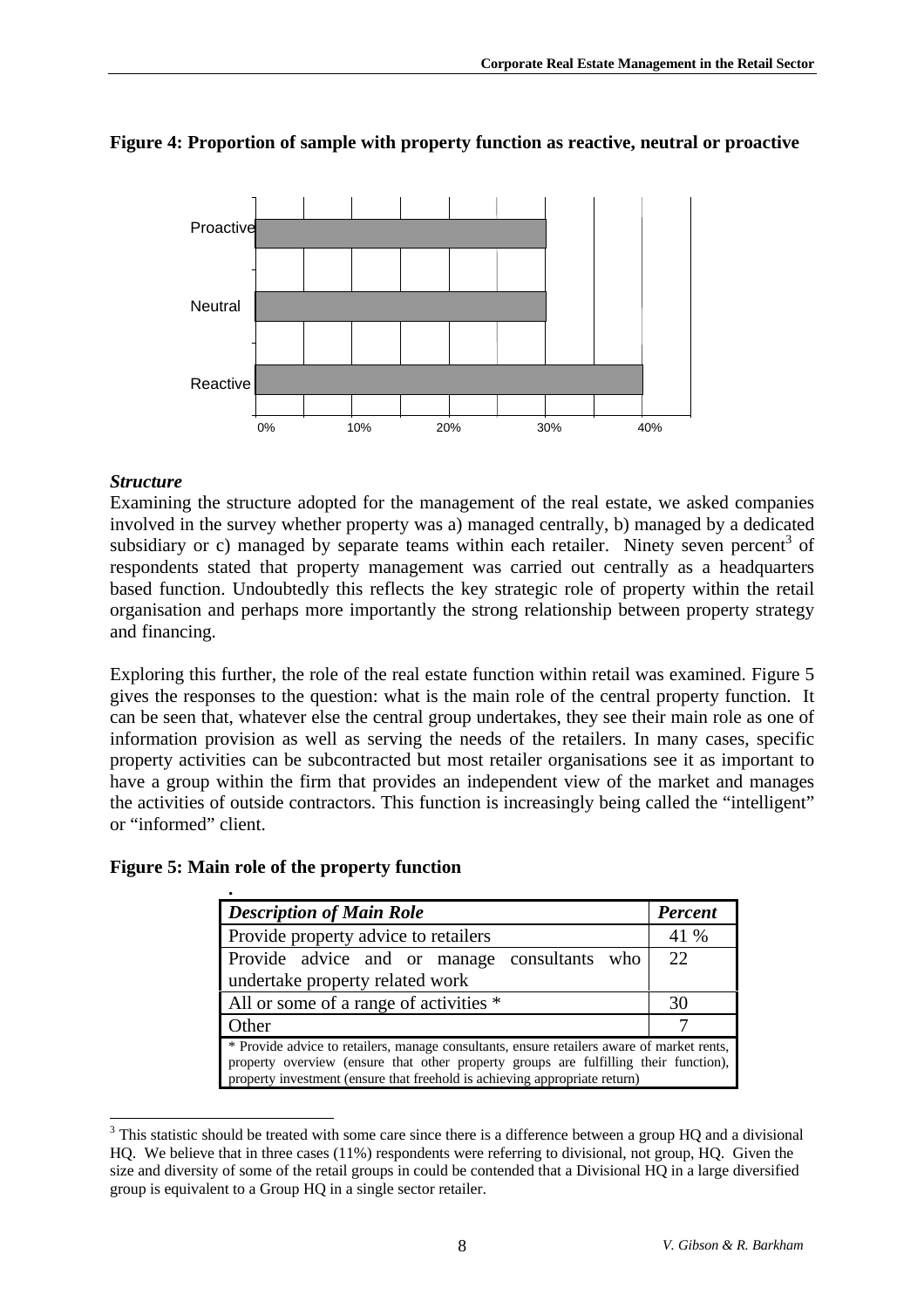Following *Gibson et al.* (1995c) the property related activity were investigated in three categories: transactional, technical and consultancy. Figure 6 shows which *transactional activities* (e.g. acquisition, disposal); *technical activity* (e.g. maintenance, landlord and tenant, valuation) and *consultancy activities* (e.g. research, technical and management consultancy) the central group function is responsible for and which were outsourced. It is clear from this figure that the range of activities undertaken by the central property function is wide and diverse.

|                        | Do Not<br>$\boldsymbol{Do}$ | <b>Undertake</b><br><i>Internally</i> | <b>Subcontract</b> | <b>Undertake And</b><br><b>Subcontract</b> |
|------------------------|-----------------------------|---------------------------------------|--------------------|--------------------------------------------|
| <b>Transactional</b>   |                             |                                       |                    |                                            |
| Acquisition & disposal | 4 %                         | 59 %                                  | $4\%$              | 33 %                                       |
| Development            | 41                          | 41                                    | 7                  | 11                                         |
| Investment             | 67                          | 15                                    |                    | 11                                         |
| <b>Technical</b>       |                             |                                       |                    |                                            |
| Property maintenance   | 7 %                         | 56 %                                  | 26 %               | 11 %                                       |
| Refurbishment          | 19                          | 52                                    | 18                 | 11                                         |
| Valuation              | 4                           | 52                                    | 26                 | 19                                         |
| Landlord and tenant    |                             | 70                                    | 11                 | 19                                         |
| Property management    |                             | 85                                    |                    | 15                                         |
| Consultancy            |                             |                                       |                    |                                            |
| Property research      | 30 %                        | 44 %                                  | 11<br>$\%$         | 15 %                                       |
| Property consultancy   | 70                          | 4                                     | 22                 | 4                                          |

**Figure 6: Activities Undertaken by Group Property Function**

The transactional activities are the first group of activities to be considered. Perhaps the most basic property activities are acquisition and disposal, re-balancing the portfolio in the light of the changing needs of the organisation. Yet this activity is perhaps the easiest to subcontract. A high proportion of retailers actually engage in acquisition and disposal activity and this undoubtedly reflects the fact that there is a strong need to have a centralised overview of the way in which the retail portfolio is developing. It may also be the case that retailers undertake acquisition and disposal because it is possible, utilising information generated in other activities, to take advantage of the property market's undoubted inefficiency<sup>4</sup> to generate returns for shareholders.

A large minority of the retailers in the survey do not undertake property development. Those who do tend to carry out this activity in-house. The reasons for this are probably similar to those for acquisition and disposal. Most importantly there is considerable opportunity to make gains from development if it is carried out judiciously which would relate to Nourse and Roulac's (1993) strategy of *capturing the real estate value creation of business.* As noted before, relatively few retailers engage in property investment for its own sake but those that do generally undertake it in-house.

The second grouping in Figure 6 gives an indication of the range of technical activities that the group property function undertakes in the sample of retailers. That such a high proportion

 $\overline{a}$ 

<sup>&</sup>lt;sup>4</sup> In an asset market that is inefficient it is possible to buy low (i.e. lower than the gross present value of the income stream) and sell high (i.e. higher than the gross present value of the income stream).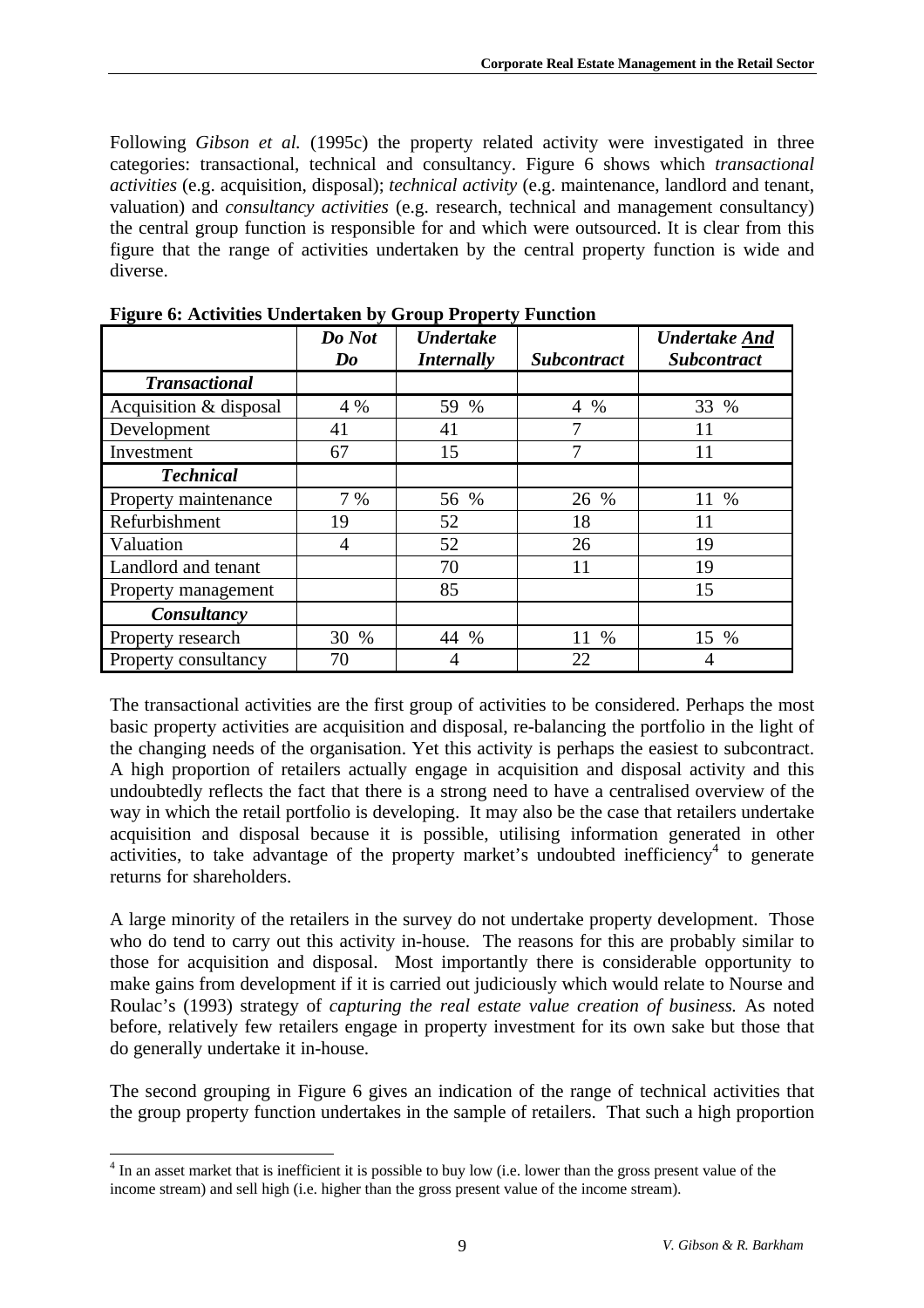of property maintenance and refurbishment is undertaken in-house undoubtedly reflects the fact that upkeep of retail property is an essential part of maintaining an all-important brand image. Again this can be related to the Nourse and Roulac (1993) strategy of *promoting the marketing message*. The high level of landlord tenant activity and property management activity undertaken within the central group function is also likely due to the mission of the property group to enable the retailers to carry out their activity as effectively as possible.

The final category of activity relates to research and consultancy advice whether that be related to the property market or more generally to the property management process. Organisations are more likely to investigate the property market than seek management or technical advice. It appears that these retailers are running their property organisations on the basis of professional expertise and accumulated wisdom rather than systematic research or external advice. However it is also apparent that these organisations continue to attempt to improve and develop their in-hour property management function.

#### *Management change*

Reflecting perhaps the dynamic nature of the retail sector as well as developments in corporate property management, 78% of companies in the sample acknowledged that they had changed the way they managed their real estate over the last five years. It was not possible to capture the dimension of change quantitatively yet the comments made are instructive about trends in the sector. Figure 7 reproduces, with some editing the views of the respondents.

Again it is possible to provide a framework related to the drivers to change. These have been grouped into the following categories:

- ß *matured over time and gained greater sophistication in approach,*
- *re-focused on the core retail support activity,*
- *obtained greater support from key business decision makers, and*
- ß *change of personnel both at the top level and lower down.*

These comments also reflect the fact that the sample is drawn from a set of reasonably successful retailers and therefore a certain proportion of the comments reflect change due to growth. It is also quite evident that competitive pressure is one important source of change in property management.

#### **Figure 7: Changes in property management practice**

#### **Maturing Property Management Function**

- *Grown the business considerably, therefore we have had to become more professional in the way we do things. The property function has matured.*
- *Changing management because we have grown, as a result we have become more formalised and systematic in our work*
- *We are more proactive in terms of dealing with issues before they arise.*
- *Become more professional, more proactive in asset management and the management plans for the stores.*
- *Have become more structured.*
- *The company has grown bigger over the last 5 years. Five years ago property was managed centrally but now property is independent.*
- *Has improved, most people are under pressure to analyse and be on top of everything. There is pressure to be more comprehensive…there is always the threat of outsourcing if we are not efficient.*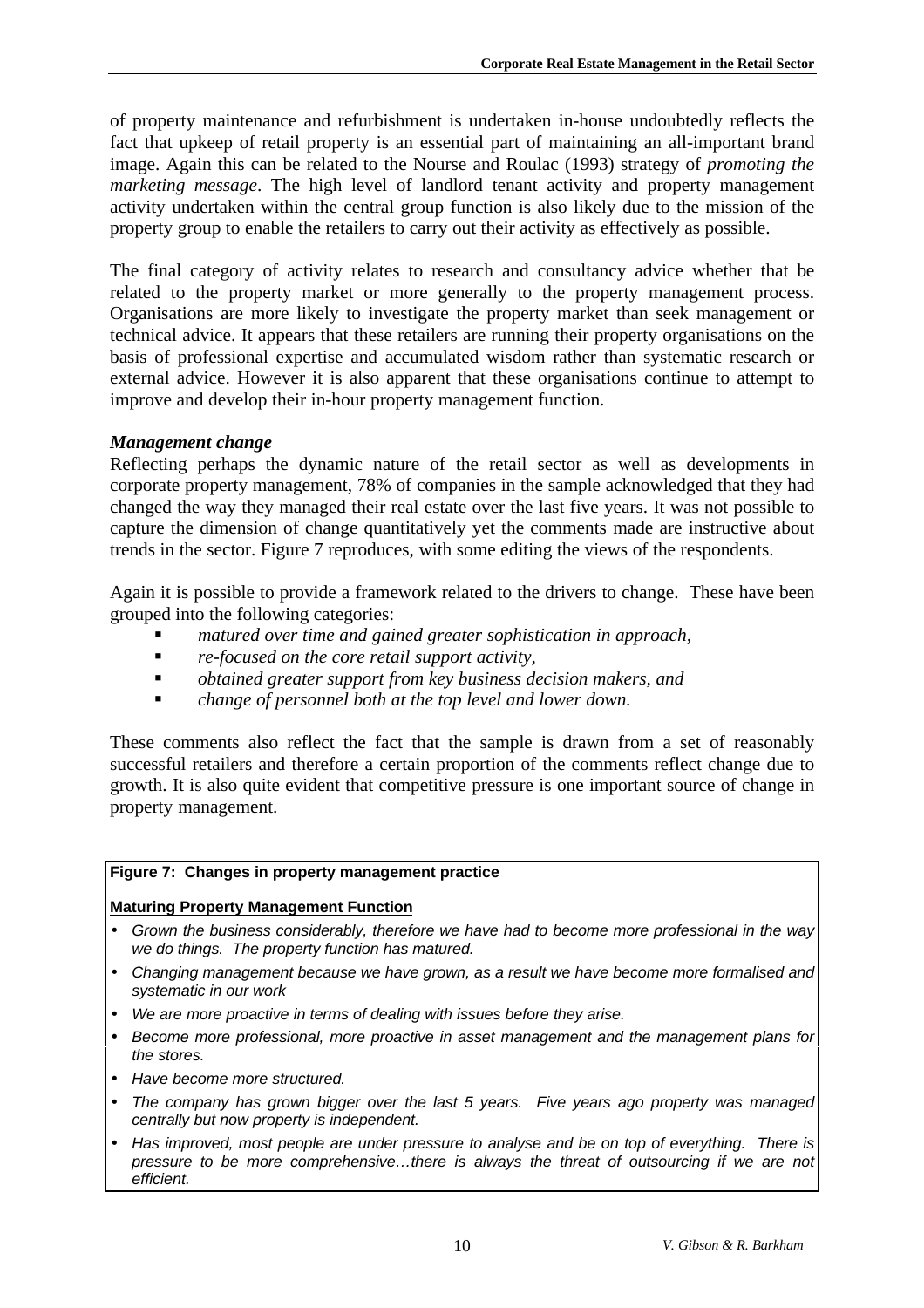- *We have become more market driven. We have a better relationship with our landlords. We have changed to reflect the economy. Deliver the appropriate function whilst we are function based we get involved across the whole spectrum of activities, we are team players and this underlies everything.*
- *Talked of talking to other retail property departments felt the they had a good relationship with them, better than the commercial departments of surveyors. Felt that retail property departments. understood each other because of the nature of retailers and their specific requirements.*

#### **Increased focus on Core Retail Activity**

- *There is a closer examination of financial returns from retail sites. Don't manage as a landlord it caused problems for us in the past. A 'them and us' situation existed and this didn't foster good relations. They (the retailers) felt that property was taking money from them to put in our own coffers. There is a closer examination of financial returns from retail Because most are on short leasehold there is little potential to exploit potential sites.*
- *Property division used to be a separate subsidiary company. The retailers decided that property should not be a business in itself, but an advisor and support. It does work better because we are retailers and therefore more sensitive to retailers needs and not just looking for a good property deal.*
- *More cost orientated*
- *Have diminished in importance, decisions and power have been transferred away from property…everyone other than property make property decisions. Although they are generally unaware of the consequences of those decisions….Marketing rules today! Don't think the current structure is appropriate…any ideas welcome but can't change the world I'm afraid.*

#### **Closer link to Business Decision Makers**

- *Become more focused and targeted as a result of board level decisions*
- *Have become more professional because retailers have become more interested in property*
- *More stores, more computerised, more specialised part of the property market and therefore only we can meet our needs. Property research is increasing in importance. Always looking to improve. The structure is OK but retailers don't always understand property. There is never really enough time to increase the potential of property… not enough staff.*
- *Measures are more sophisticated need to prove that we are more cost effective.*

#### **Changing Personnel**

- *There has been a rearrangement of the management functions, a new director of property was appointed two years ago this resulted in another level to the management structure.*
- *We do manage more, but we are involved more possibly because we have more staff we can afford to cover a greater number of things.*
- *Structure has changed as a result of downsizing and restructuring…we are better for it.*

One of the most intriguing aspects of the section is that there is some evidence of a retreat from property functions operating as independent 'arms length' landlord. However these comments are complementary to the earlier finding that these organisations main objectives were driven by the retail business. Overall therefore, the survey findings seem to confirm the realisation that property management can never drift too far from the needs of the core retailing business.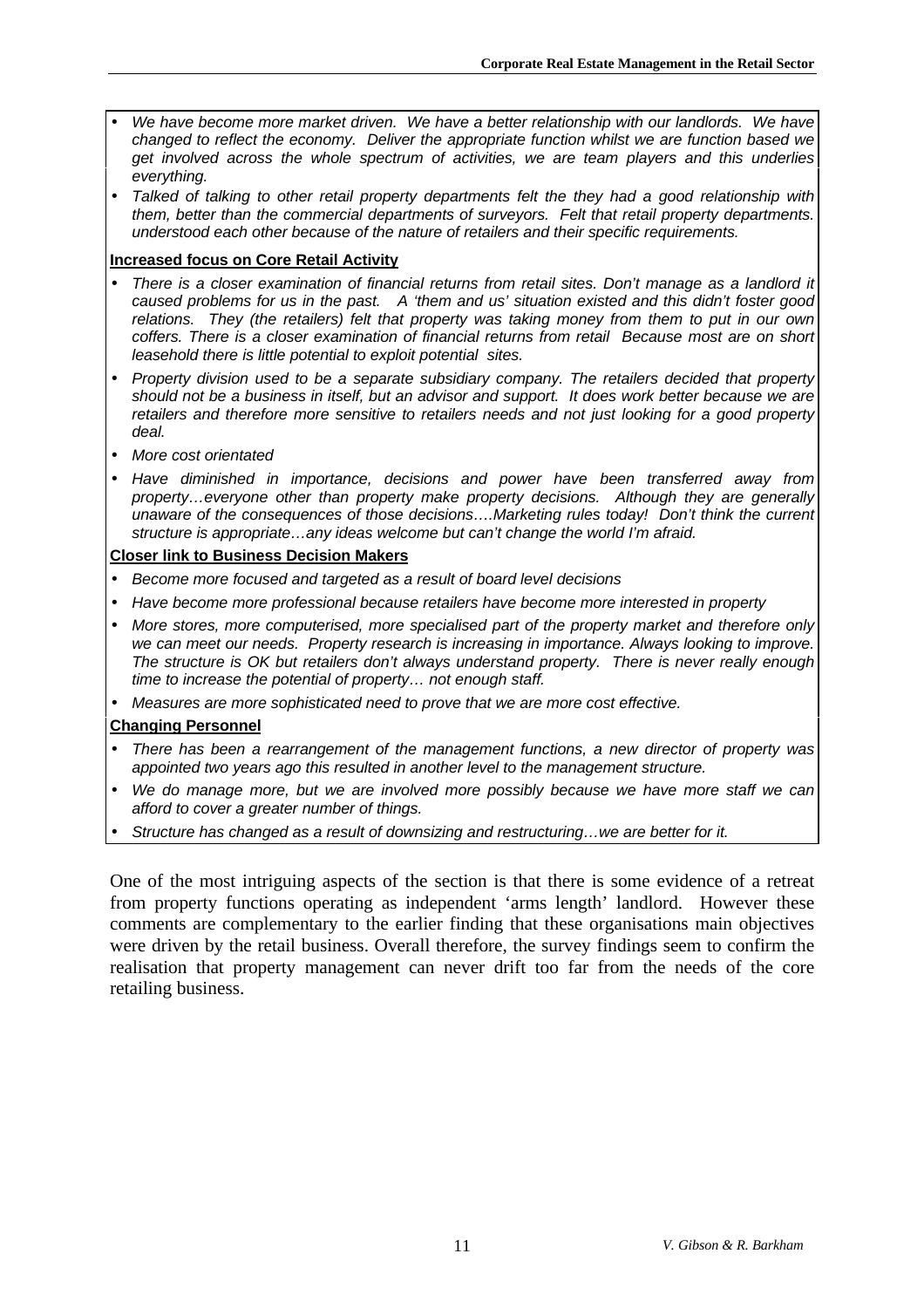## **Change and Future Response**

As well as considering current strategy and management practice, the research also sought to review how the corporate real estate managers saw the future trends in retailing and the impact of those on the way in which they managed their real estate portfolio. Therefore, we asked respondents to comment on the likelihood of future changes in the balance of their activities. It is difficult due to the wide range of replies to summarise the responses. Instead we have provided a review of responses in Figure 8. Comments seem to fall into two categories: those concerning *the location of retailing* and those dealing with the emergence of *new modes of shopping*.

Corporate real estate managers do not seem to be signalling that larger changes should be expected in the location of retailing. For instance, there is no evidence of a strong pressure on sample companies to move out of town, quite the contrary in fact, with some companies seeking to increase their high street presence. What is unclear at this stage is whether this is a reaction to current government policy or is driven by consumer demand. The property professionals responding to the questionnaire are going to be acutely aware of the influence of  $PPG6<sup>5</sup>$  and other planning guidance attempting to drive retail activity to the town centre.

Much more significantly perhaps is the way in which many of the firms are considering increasing their share of mail order and internet delivery although many of the comments are rather muted. They do not appear to signal a significant or fast shift in the modes of retailing. This aligns with recent research on the impact of new management practices and technology on office usage where it as felt that the changes to new ways of working (hotelling, hot desking) would gradual resulting in an evolution in associated property requirements (Lizieri et al 1997).

However, any substantial drift towards 'distance shopping' would obviously have profound implications the value of traditional "retail units" and the future of the town centre. As yet internet sales represent a relatively small proportion of retail turnover, a fact which is confirmed by our survey, but there is some expectation that this share will grow (Borsuk, 1997: Knight Frank, 1997). Were this to increase in importance there would obviously be a transfer of value from retail properties to warehousing property and other property which enter the retail value chain such as 'call centres'. A key issue in retail research in the future is estimating the way the retail sales will be divided between the new forms of retailing (telesales and internet delivery) from the traditional store based retailing (Borsuk, 1997). This has implications for the role of property based retail outlets, moving from where transactions take place to showroom or promotional platforms.

#### **Figure 8: Comments on likely future changes to your retail operations.**

## *Changing Location of Retailing*

 $\overline{a}$ 

- *Diversification: see that the company may increase its role within the high street and reduce its role out-of-town.*
- *Some move in the future towards factory outlets, but this would be fairly insignificant.*
- *More in-town as a result of Government promotion of town centres. More home shopping.*

<sup>&</sup>lt;sup>5</sup> Planning Policy Guidance 6 relates to the desire of the Government to reduce car jouneys and therefore to concentrate retailing within existing town boundaries.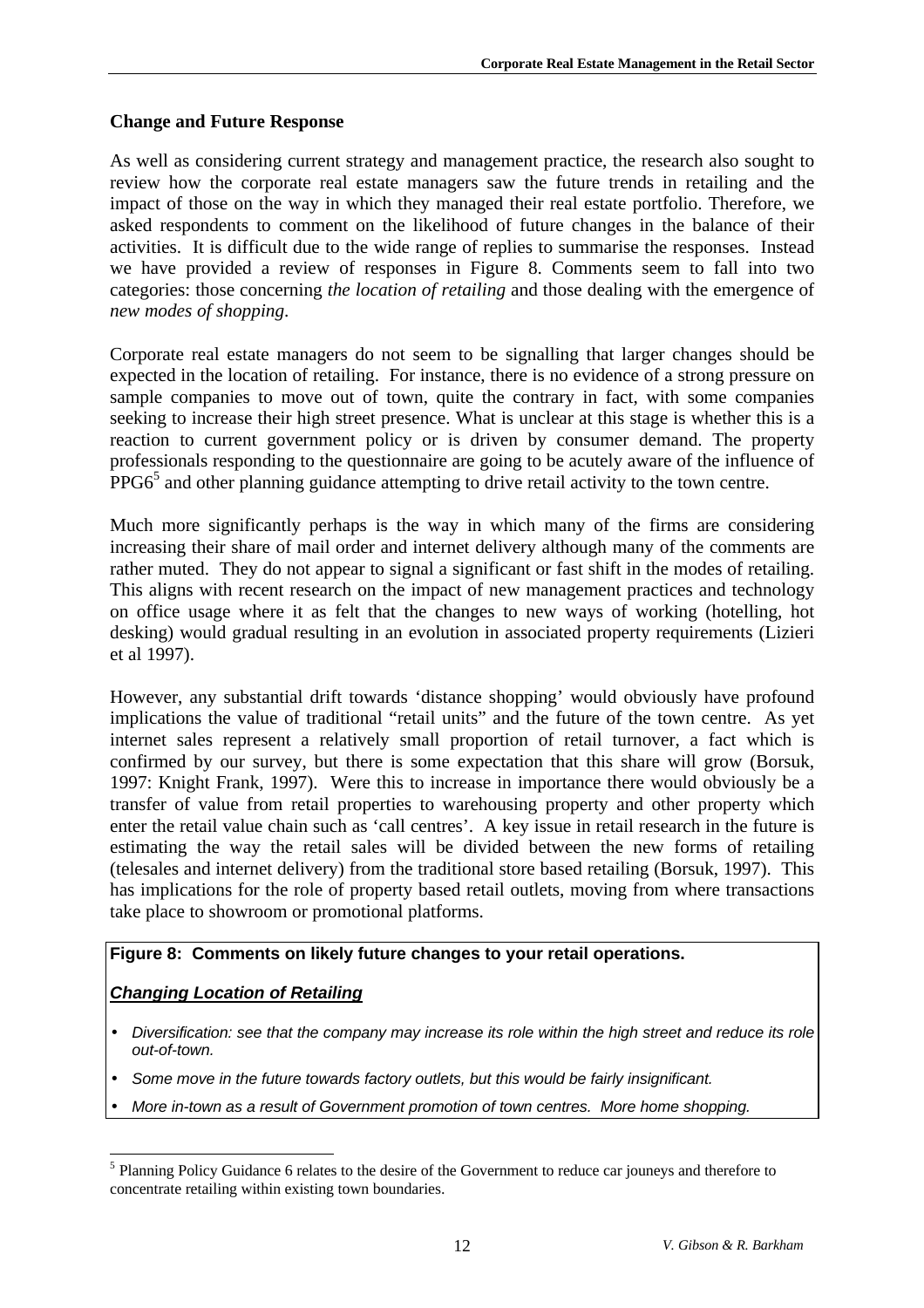- *Look to move towards other forms of shopping like on the internet and out of and edge of town.*
- *No real plans to change the structure of retail activity, though there may be an increase in the ratio in favour of out-of-town.*
- *Will expand high street and edge-of-town assuming that the 'policy' status quo remains the same.*
- *Policy to stay in the town centre if we can.*

### *Changing Mode of Retailing*

- *I'm a property person, I don't know about retail strategy. XXXX started looking into virtual shopping so I suppose we will have to.*
- *There will be an increase in XXXX Direct in the future.*
- *No plans for change at the moment but believe the internet will be looked at in the future.*
- *Increase mail order.*
- *We need to look at other ways of selling goods. Possibly the selling of advice is the way forward.*
- *Mail order, home shopping will increase in the future but will only amount to a small proportion of retail sales.*
- *Virtual shopping is likely.*
- *Telephone ordering and mail order are likely to increase.*
- *Looking at lots of things, the internet is one.*
- *Can't really see a change in the retail activity we are involved in, people like going out of their homes to go shopping. The internet is good for standard items like CDs it is not so easy for clothes. We are however looking at interactive technology within the stores, and have considered the internet.*
- *Looking at the internet, but no real change expected.*

A final point to make on the subject of change concerns the suitability of current arrangements for property management. Eighty five percent of the sample think that the current structure is the most appropriate for '*delivering operational property to the retail function'.* Eighty two percent believed that the current structure was appropriate to '*ensuring that the value of real estate is understood by retailers and senior managers'*. Seventy seven percent believed that the current structure was suitable for '*exploiting any latent potential in the value of real estate assets owned by the group'*.

It can be clearly seen from this that the majority of managers are happy with the way corporate real estate units are currently organised. Without introducing undue cynicism, these findings must be treated with some caution since they probably reflect a quite normal human desire for stability and lack of self analysis. It is probably true that to a certain extent property management has become more sophisticated over the past five years but it is most unlikely that the pace of change will diminish (Gibson 1995b). The business environment will change (Gibson, 1995a), in particular internet shopping is likely to develop, and property mangers will have to change as well. This point is substantiated by some of the comments that were made alongside the responses to the 'current structure' questions. These are contained in Figure 9 and to a certain extent they indicate that managers are not entirely happy with their current arrangements.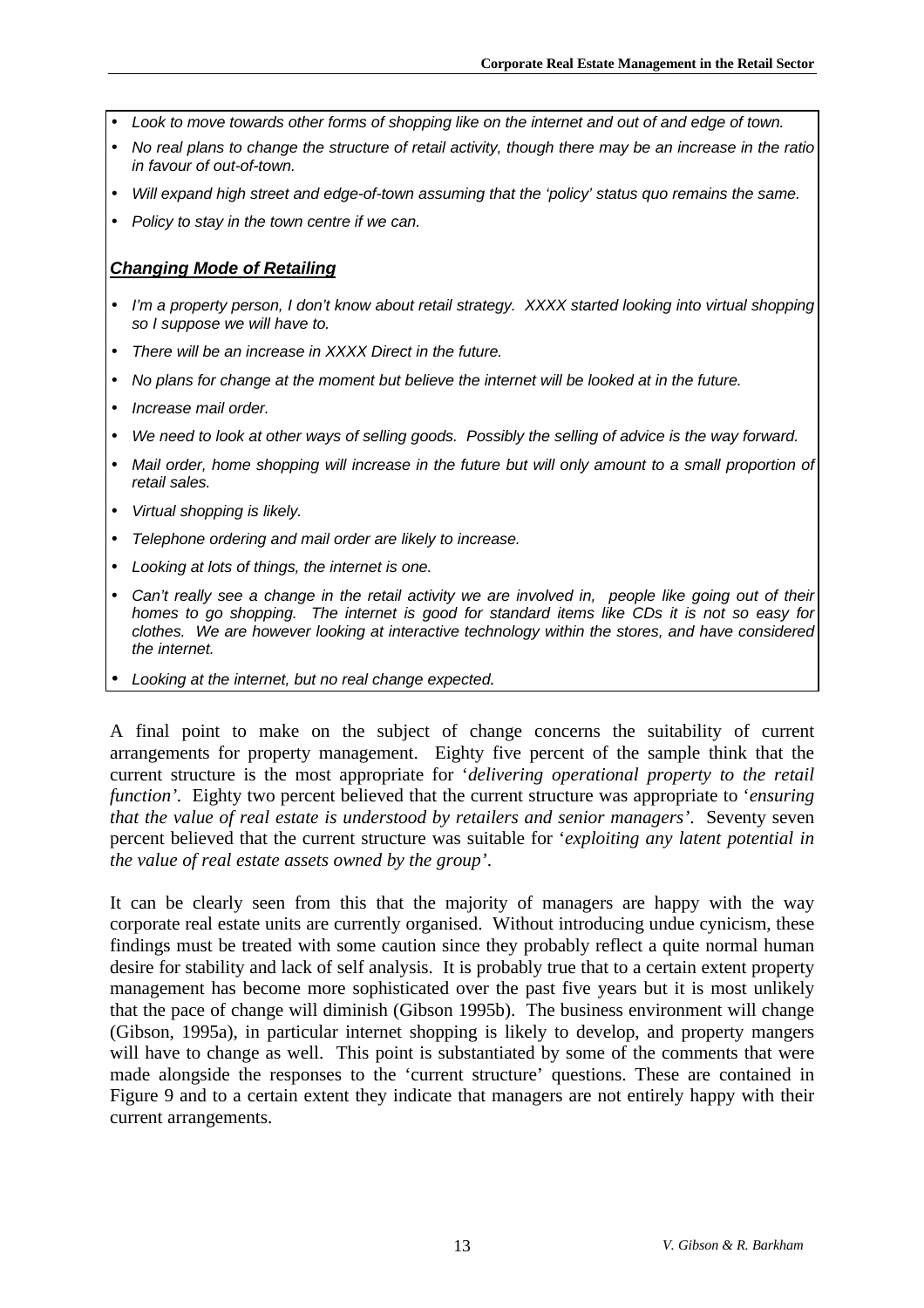#### **Figure 9: Appropriateness of Current Structure**

#### **Delivering the appropriate operational property for the retail function**

- *Need more staff . Need to change the regional structure into more distinct units which correspond to the retail units. The estates functions don't always know whether they are responsible for certain shops. Need more clarity*
- *More staff are needed to improve the situation*
- *We are a retail company, it is not retailers jobs to understand property. They need to know how to make profits on retailing.*
- *Structure is set up by talking to retail colleagues. Overall brief to get to know the stores and the problems associated with them. Retailers would like someone local to shout at when things go wrong.*
- *Property is an extremely valued department in XXXX*

#### **Ensuring that the value of real estate is understood**

#### **by both retailers and senior managers**

- *More staff are needed to improve the situation*
- *Difficult to get the retailers to understand the changes in the future retail market and work accordingly.*
- *Don't look to maximise the resource from property. Talked about breaking away and becoming a property subsidiary but felt that our real role was one of support*
- *We have a problem with the vacant investment property. This need to be intensively managed, especially with regard to rent collection etc. Often better not to let flats above shops But now becoming involved with Housing Associations and living above the shop programme….good. Also heavily into town centre management*
- *We have focused activity on development and asset management…as a result development meets retailers needs and asset management meets property needs and ensures that property is being used effectively*

#### **Exploiting the latent potential of real estate assets owned by the group**

- *We are personnel poor, we could be doing more but lack the man power to do it.*
- *Don't know of a practical solution to this one*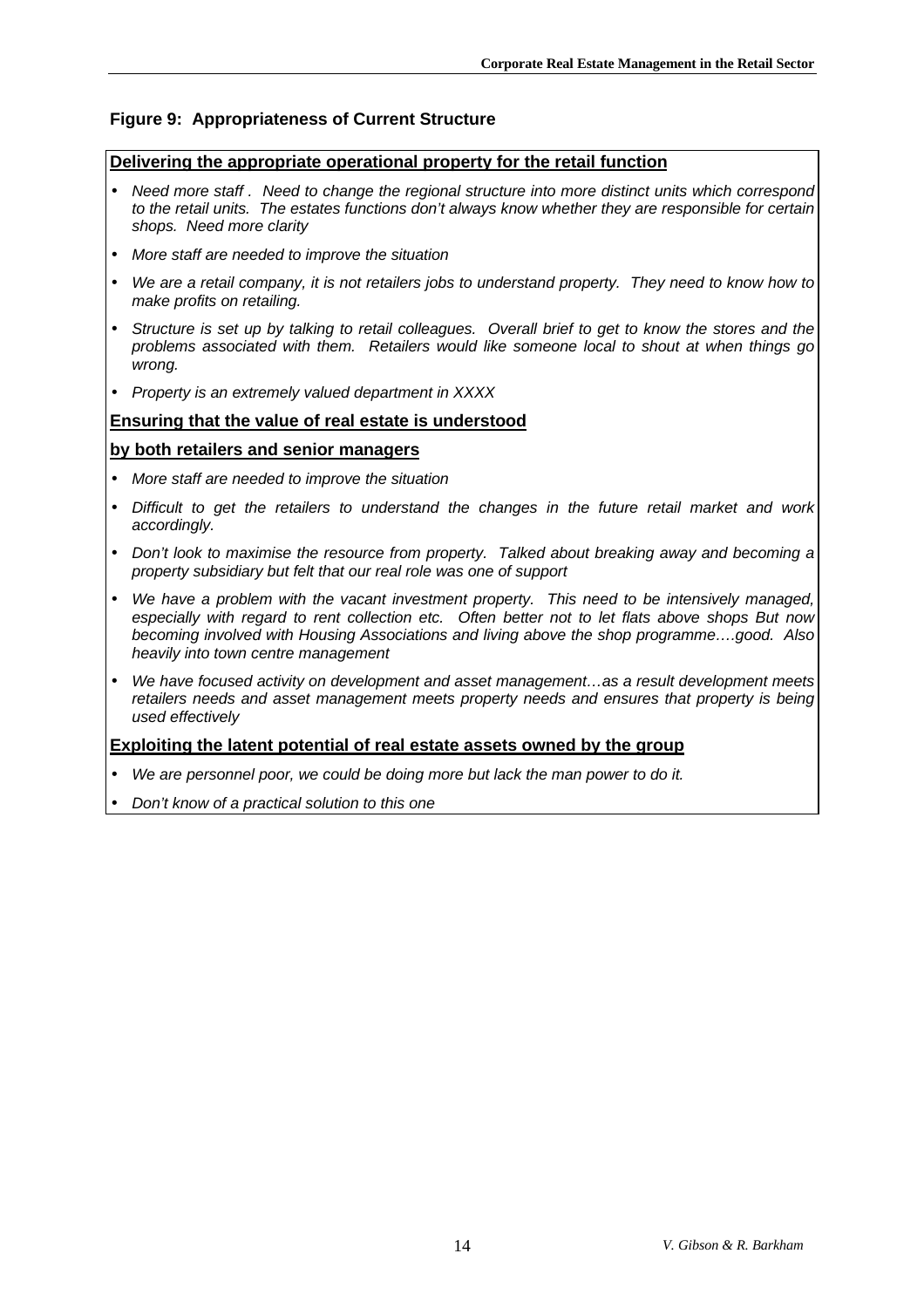## **Summary and Conclusions**

This study has investigated the corporate real estate strategy and practice within the retail sector and provided an opportunity to look at the strategic business drivers in the sector and their implications for the real estate. Even thought this paper investigates a single business sector, it is clear that there is as much diversity as there is commonality within the group.

The diversity is not just in terms of the type of goods (convenience, comparison, and leisure) but also in terms of the way in which each organisation approaches the market. The degree of vertical integration and the range of modes of retailing will have a significant impact on the scope and complexity of the real estate portfolio required to support the core business. In addition some retail organisations have also diversified into property investment and development activity in there own right and therefore hold properties with objectives related purely to financial return. This adds yet another layer of complexity onto the already multifaceted set of real estate related objectives.

However, when examining the real estate strategy and practice, there does appear to be a degree of mutuality, at least at the highest level. The over-riding remit of the majority of the corporate real estate managers and their teams is to "*support the core [retail] business*" thus the strategy and structure emerge from this focus. This is apparent not just in terms of the way in which organisations currently manage their real estate portfolio but also in terms of the way in which they feel they should do so in the future.

In general management terms, these are not surprising findings. Functional strategies should emerge from business unit strategies which in turn are derived from the overall corporate strategy. An organisation cannot decide how it should best mobilise its resources until it is clear about which businesses it intends to be in and how it will compete within those business sectors. A corporate real estate strategy concerns how to mobilise the real estate resource to support the business objectives. This appears to be exactly what the group of retail organisations within the sample are attempting to do.

However, the implementation of that strategy, again reflects the diversity of the group but also appears to depend on where on the path to improved real estate management practice they currently stand. Again this supports other research which has investigated the stages of how corporate real estate teams evolve and mature over time (Joroff *et al.* 1993).

In terms of the future challenges, the group appears to be rather near-sighted in their views. On the one hand they are conscious of local trends (pressure for move to town centres) while being rather muted in their views about the impact of new modes of retailing, particularly internet based transactions. Again this is not necessarily a fault if one accepts that the real estate strategy is derived from the higher level corporate and business unit strategies. But the question remains whether the most senior corporate real estate manager should be taking a longer-term view so that the real estate issues are brought into the analysis at these higher levels. At least one of the themes for future improvement *(Ensuring that the value of real estate is understood by both retailers and senior managers*) is an attempt to get real estate on the strategic agenda.

So what are the lessons for future research? Corporate real estate research is still in its infancy. This study, like many which have proceeded it, has mapped out a picture of the current situation. It has provided a snap-shot and developed some frameworks for making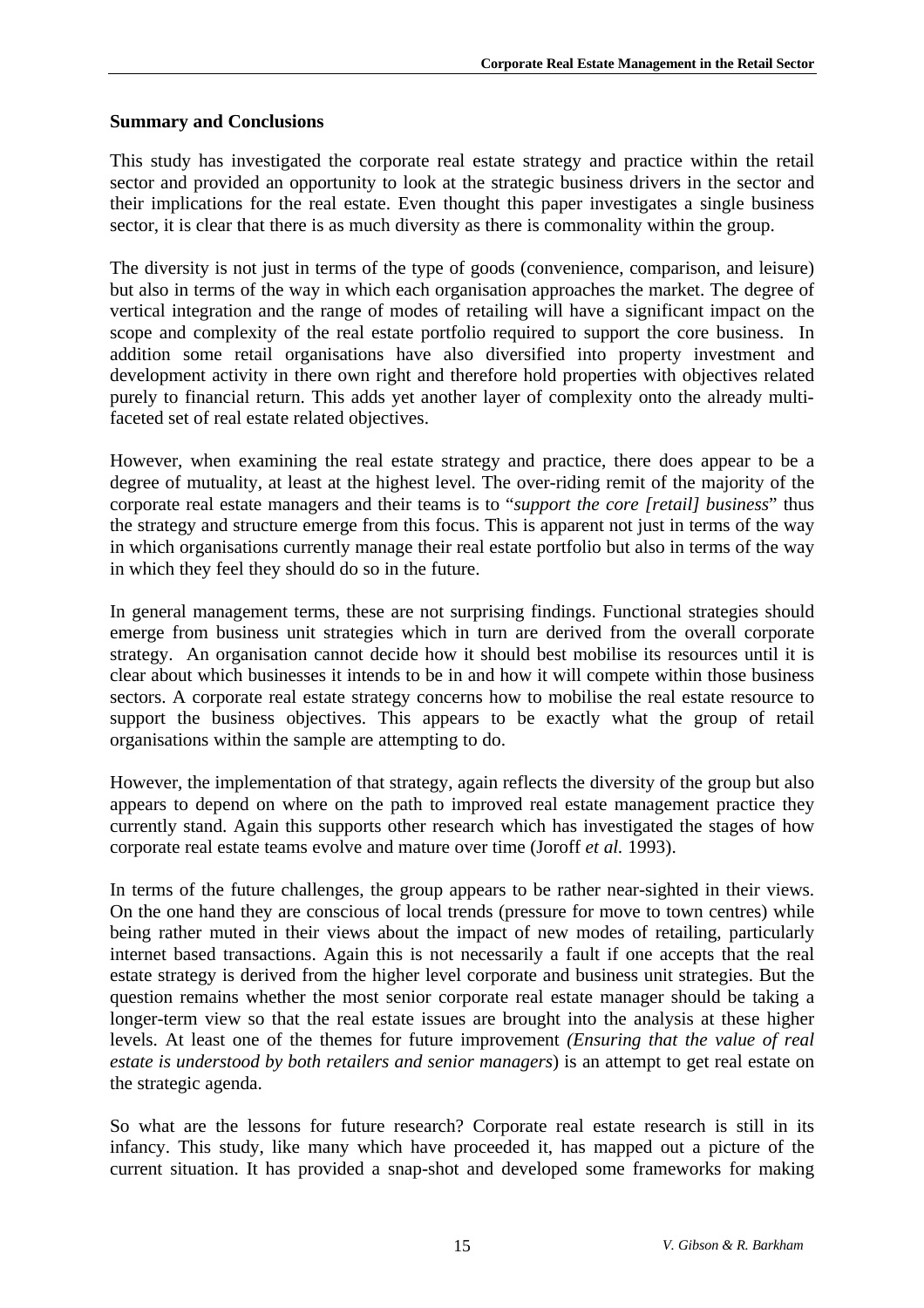sense of a rather complex and messy picture. It has answered the question *what is currently taking place?* and therefore make a valid and interesting contribution to the debate*.*

However, for the field to move forward both *how* and *why* questions need to be further investigated. These are by far the more difficult to answer and are likely to require more detailed information and longer-term involvement from the participating organisations. They will also require different, often qualitative research methodologies, which are less familiar to real estate researchers. This therefore is the real challenge for corporate real estate researchers and practitioners. If corporate real estate research is to move onto the next level, it will take openness and a partnership approach in order to answer some of these more fundamental questions.

## **Acknowledgements**

The research underpinning this paper was funded by the Boots Properties. We would particularly like to thank Peter Hobbs and Mark Chivers, both of Boots Properties, for initiating this work and for the latter's support and guidance during the study. Thanks are also due to Jane Fear for her research support and contribution to the project, in particular the literature review and fieldwork. The study was only made possible by willingness of the 27 directors of corporate real estate to provide data and information which form the basis of this study.

## **References**

- Adams, A.T. and Clarke, R.T. (1996) 'Stock market reaction to sale and leaseback announcements in the UK', Journal of Property Research 13(1):31-46.
- Avis, M. et al (1993) *Property Management Performance Monitoring*, Research undertaken by Oxford Brookes University and University of Reading, GTI / Oxford Brookes University, Oxford.
- Avis, M.; Gibson, V.A.; Watts, J. (1989) *Managing Operational Property Assets*, University of Reading, Reading, UK.
- Avis, M.and Gibson V. (1995) *Real Estate Resource Management: A study of major occupiers in the UK*, GTI / Oxford Brookes University & The University of Reading, Wallingford, Oxon.
- Benjamin, John D. (1994) The Changing Retail Real Estate Marketplace: An introduction, *Journal of Real Estate Research*, 9:1, 1-4.
- Borsuk, M. (1997) 'The Challenge of Information Technology to Retail Property', *Urban Land,* February.
- Burke, T. and Shackleton, J.R. (1996) 'Trouble in Store: UK Retailing in the 1990s', Institute of Economic Affairs -Hobart Paper 130, Institute of Economic Affairs (2 Lord North Street, London, SW1P 3LB).